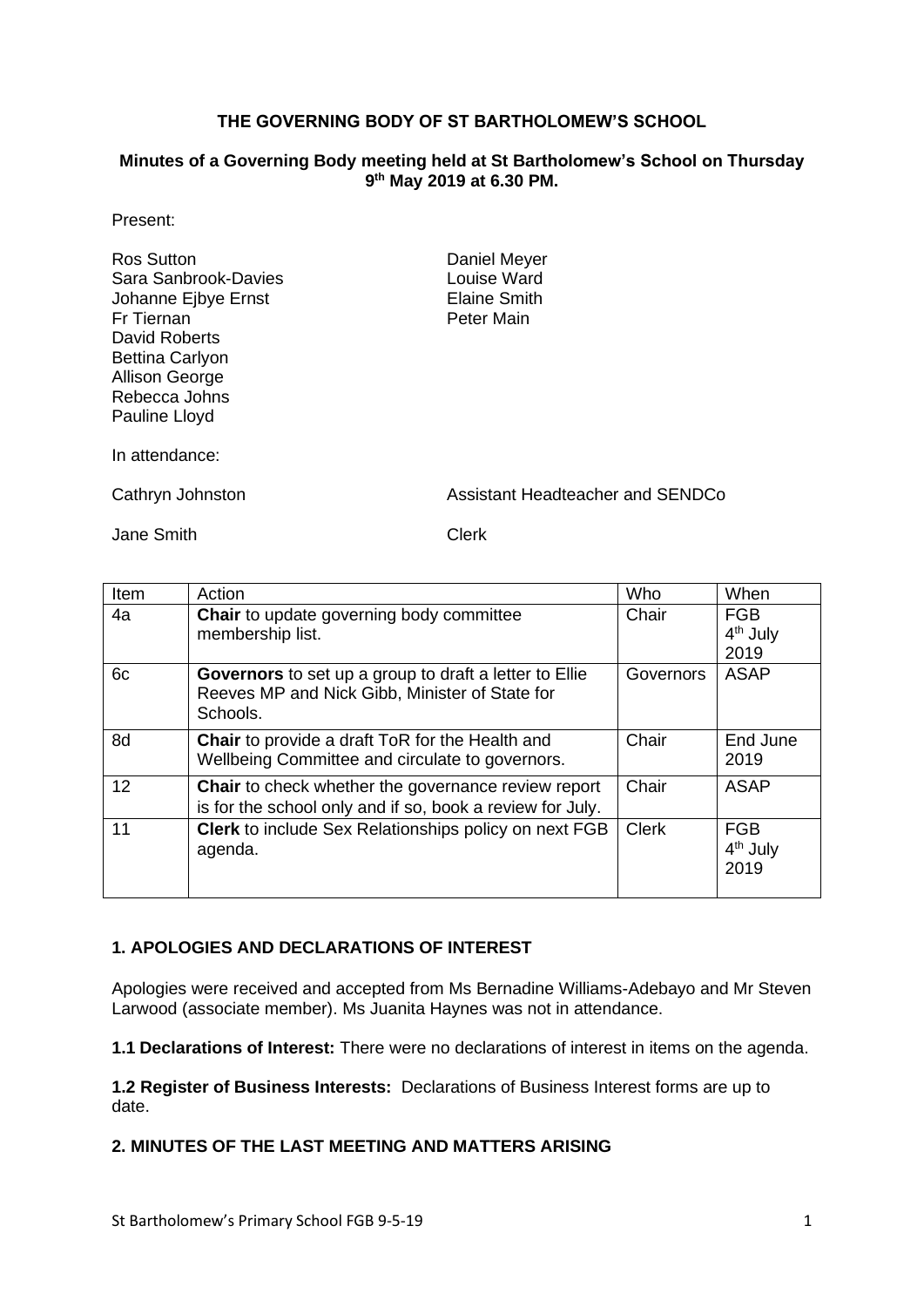### **a) To approve the non confidential minutes of the last Governing Body meeting held on 27 th March 2019**

The minutes were **APPROVED** and signed by the Chair as a true record, subject to Mr Main's name being changed to Mr Peter Main in item 1.

**b) Matters arising from the Governing Body meeting held on 27 th March 2019** (if not elsewhere on the agenda.)

*Item 3b:* The SIP will be reviewed at the next Governing Body meeting on 4<sup>th</sup> July 2019.

*Item 5a:* Ms Johnston is to send a reminder to governors about reading and signing Keeping Children Safe in Education (KCSiE).

*Item 6b:* The Resources Committee meeting will be held on 20<sup>th</sup> May at 8 a.m. The Chair urged as many governors as possible to attend this budget setting meeting. The figures from Lewisham are now available although some clarification is still being sought. Governors noted their dissatisfaction with the delay and inaccuracy in the budget process this year.

*Item 10:* The Chair confirmed that the GIP and Lewisham governance portal link had been sent to Mr Roberts.

*Item 10:* The Chair and Ms Carlyon have already signed up for the Learning conference on 26<sup>th</sup> June 2019.

### **3. TO AGREE THE BUSINESS OF THE MEETING**

There were no changes to the business of the meeting.

#### **4. MEMBERSHIP OF THE GOVERNING BODY**

#### **a) Changes to the Governing Body**

There were no changes to the Governing Body to report. Governors noted the need for a clear record of which governor is on which committee and reviewed and amended the list circulated prior to the meeting.

**Action: Chair** to update governing body committee membership list.

**b) DBS checks**

The Headteacher reported that DBS checks are up to date.

#### **5. SCHOOL IMPROVEMENT**

#### **a) Headteacher's Report**

The Headteacher presented her report and highlighted the following:

• The **admissions** date has passed but it is still not clear which children will be coming to the school. Mr Meyer is chasing up with parents. A lot of schools are not full because of the drop in birth-rate and bulge classes in some schools, although St Bart's does expect to be full. If schools are not full in the lower classes, this has a negative impact on staffing and morale. This is not a satisfactory position and governors discussed how their concerns could be escalated. The Headteacher said it is fortunate that the school works with local nurseries. It is possible that St Bart's is not first choice for some parents because wrap-around care is not available and Ms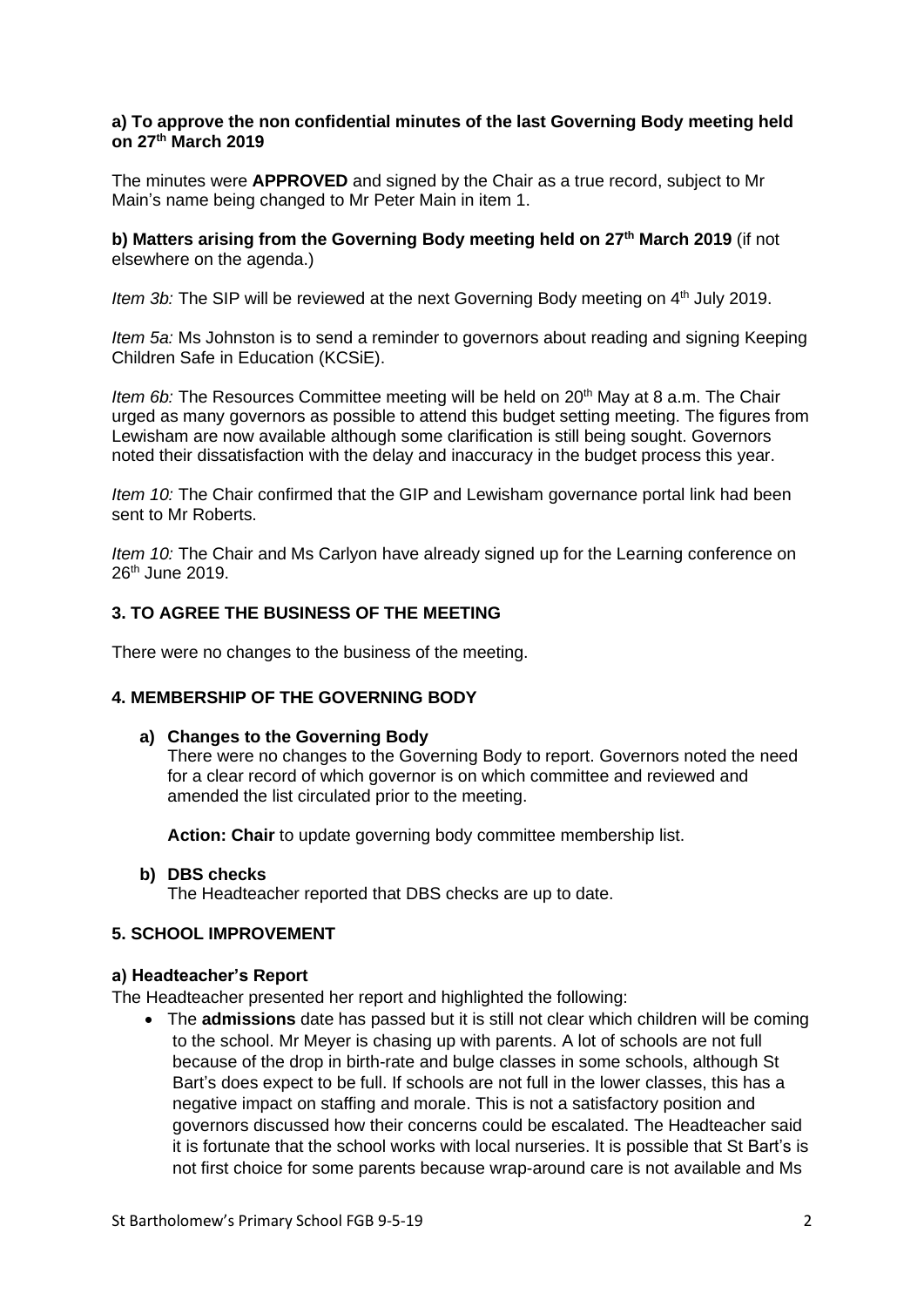Johns said she had been approached by parents about this. Governors discussed what can be done in school with limited resources and the impact that would have, for example, on the capacity to offer other clubs after school. External providers have been considered but are not up to the standard required by the school.

**SATs** week commences 13<sup>th</sup> May 2019. Year 6 are a hard working cohort but the results are not expected to be as high as last year. The Headteacher said there is a good chance that the school's SATs procedures will be moderated as it is a long time since this had been done at St Bart's. She said that 10% of schools in the Borough are moderated.

Governor question: Mr Roberts asked whether SATs results inform parents' first choice of school. Fr Tiernan asked when the SATs results will be available. Response: It is uncertain but SATs results are probably part of the assessment when parents are choosing their first choice school. The SATs results are unlikely to be available before the end of term because there is a lot of checking.

• **Data:** At KS2 the expected results are reasonable with 77% of children expected to reach the standard across the board. A mock SATs reading test suggested that this could be a little higher but that depends on the paper. SPAG is expected to be 80%. There are a large number of dyslexic children in Year 6 and no allowance is made for dyslexia. Maths looks low but there are a number of children whose results are unpredictable. Ms Lloyd commented that the girls in Year 6 are mature while the boys are able but not so mature.

For EYFS 72% are expected to achieve GLD based on a holistic and robust assessment. The data has to be submitted by  $13<sup>th</sup>$  June which is early with another month to go in which the children will progress further. Phonics is expected to be around 80% reaching the expected standard.

At KS1 around 80% of children are expected to reach the standard, with writing slightly below this level. It is a complex year group and assessment is robust so that they are not set up to fail later. About ten children are finding the transition from KS1 to KS2 difficult. However the three children with EHCPs are doing well.

Governor question: Ms Ward asked whether there is a big jump between expectations in KS1 and KS2. Ms George asked whether the ten children who are finding the transition difficult are Pupil Premium (PPG) children.

Response: There is a jump from KS1 to KS2 both from the demands of the curriculum and the degree of independence required. The ten children are not all PPG children.

• The **SIP** is being reviewed this term. The school had been visited by the Anglican Schools Partnership and there had been a triad visit although the report had not yet been received. The triad is a useful link to other schools but does not provide sufficient challenge. The school may look outside the triad for a more analytical and constructive approach and to provide fresh eyes.

Governor question: Who chose the triad schools?

Response: The school came out of SSATs last year but chose to stay with the same triad schools for improvement work.

• **Ofsted:** The consultation on the new Ofsted framework closed on 5<sup>th</sup> April 2019. The Headteacher circulated a paper about what the new framework means for the school and she referred governors to the Three Is (intent, implementation, impact), She said that the reduced focus on data collection is a leap forward as is the recognition that the most useful way to measure progress is by looking at the children's books and talking to the children. Where children are not meeting expectations, this will need to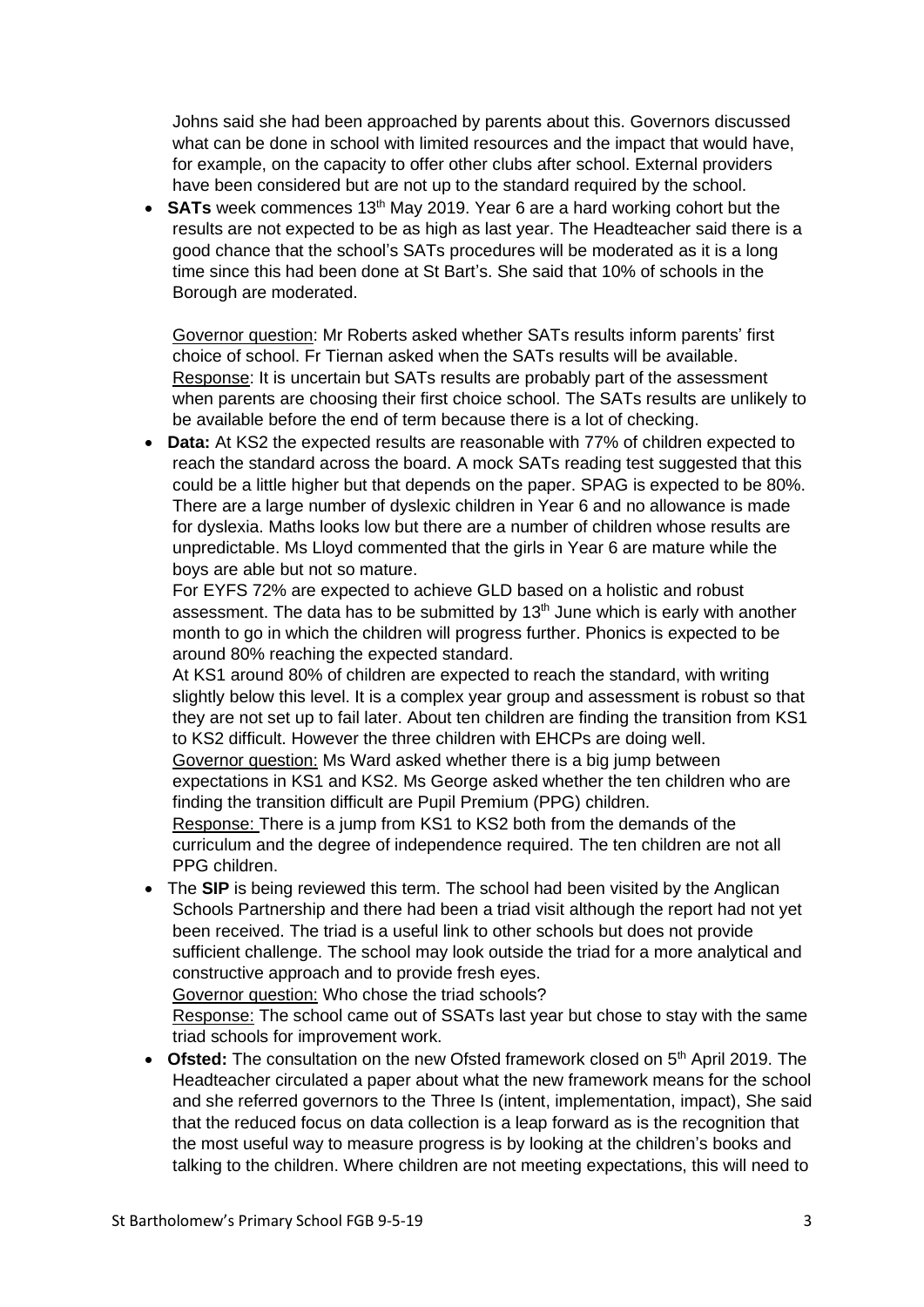be unpicked at the end of the year. Mr Meyer said that data collected in PIRA enables reliable comparison of data locally and nationally, looking at gaps, for example with PPG children and gender groups. This can be used to identify what else can be done. For example, there is a correlation between reading at home and progress in reading so the school can look at how to make reading more exciting and encourage parents to get involved in reading.

The Headteacher said that the Maths assessment is in line with White Rose. The school has offered to take part in a Maths and English pilot with PIRA which gives two years free assessment and no marking. It will be beneficial to be part of a standardised process.

• Behaviour: All the staff team have been looking at the behaviour policy drilling down to see what is working and what needs to change for staff and children. Governor question: Ms Lloyd asked whether the school is too small to have an inclusion unit.

Response: The Headteacher said it would be beneficial to have a nurture unit on site and that it would be full as there are a lot of vulnerable children in school, some with overt needs while others are complex but quiet. However, providing, resourcing and staffing a unit would be very expensive and the school does not have the money. Governors suggested that consideration might be given to portable classrooms.

• The Headteacher posed some discussion questions for governors to think about, in line with what the staff are thinking about. She said that there had been an INSET day looking at plantation v rainforest; there are key questions about the curriculum, for example, bringing finance and money management into the curriculum and taking a child-led EYFS practice across the whole school.

# **b) Pupil Premium and PE Premium**

Ms George said that she has not yet come into school to discuss PPG but that she would be making an appointment to do so. The Headteacher said that parents are being encouraged to apply for PPG by talking to them 1:1.

Governors noted that PE Premium could be the focus for a governors' visit to the school.

### **c) Ethical Leadership Pathways**

The Headteacher circulated a statement on Ethical Leadership in Education. She said that the school seeks to be ethical at all times and this is an opportunity to make this explicit and keeps it in the forefront of the mind. The Friends of St Bart's have signed up to this and the staff are on board. The school is already working in this way but it is useful to pull everything together, take feedback and review twice a year as a Pathway School. The Headteacher noted that the principles align well with the school's values. Governors suggested that the statement should say 'We *strive* to use the Framework for Ethical Leadership in Education in everything we do.' In the autumn some case studies will be prepared. Ms Ward said it was something the whole school can work to, part of the circle of trust, and parent/school promise and contract. It should be made explicit to new parents. The Headteacher said the next stage is to include the statement in the school newsletter, and on the governors' page as an intent and aspiration.

The Chair said the initiative is interesting, challenging and courageous, complementing the school's values and life-savers. It also links to whistleblowing and safeguarding. The Chair proposed that the school adopt the Ethical Leadership Pathway initiative.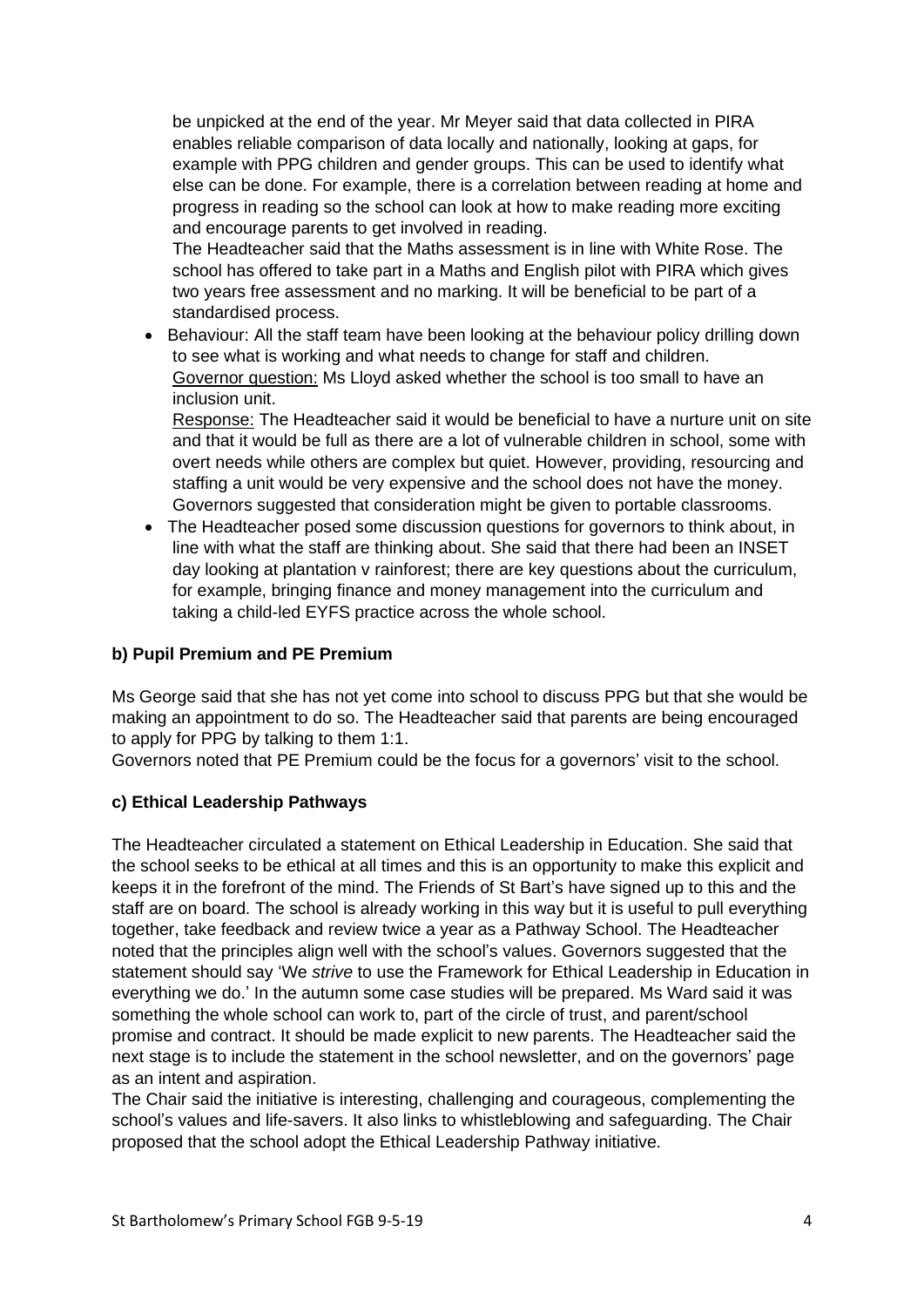Governors unanimously **AGREED** to adopt the Ethical Leadership Pathway and strive to follow and use its principles in everything the school does.

Governors thanked the Headteacher for her interesting and informative report.

### **6. FINANCIAL MANAGEMENT**

#### **a) 2019/20 budget and three-year budget plan**

The Resources Committee budget setting meeting had been delayed until 20<sup>th</sup> May 2019 because the figures were not available from Lewisham. The Chair said that the School Business Manager (SBM) would send the draft budget to governors in advance of the meeting and she encouraged governors to email any questions to the SBM ahead of the meeting, She re-iterated her request for as many governors as possible to attend the Resources Committee on 20<sup>th</sup> May 2019 at 8 am.

The Headteacher said that a fixed amount of 76% – 78% is allocated to staffing. She said she is not expecting staffing to change a great deal although there will be some fluidity in the year. She reported that the new finance system seems to be good.

### **b) Schools Financial Value Standard (SFVS)**

It was noted that the SFVS was submitted on time.

## **c) Secretary of State's reply to school's letter regarding funding**

The Secretary of State's reply had been circulated to governors by the Chair and the Chair said she had written back to Ellie Reeves MP. Governors noted that it was important to record the reasons for the in-year deficit and what had been impacted by the funding reductions. The Headteacher said that the priority is to maintain staffing levels and continue to fund a counsellor and learning mentor. If funds permitted a nurture room would be highly beneficial. Mr Meyer noted that the school wastes a lot of time of matters which should be resolved at the Council level.

**Action: Governors** to set up a group to draft a letter to Ellie Reeves MP and Nick Gibb, Minister of State for Schools.

## **7. PERFORMANCE RELATED PAY AND APPRAISAL**

#### **a) To appoint / confirm Governor Appraisers and External Adviser**

The Chair, Ms Smith and Ms Lloyd were confirmed as Governor Appraisers for the Headteacher. An external independent adviser is being sought. It is anticipated that the Headeacher's appraisal meeting will take place before the end of the school year.

#### **b) Pay Committee and Pay Appeals Committee membership**

The Pay Committee was confirmed as the Chair, Ms Smith and Ms Lloyd.

The Pay Appeals Committee was confirmed as Mr Roberts and Fr Tiernan.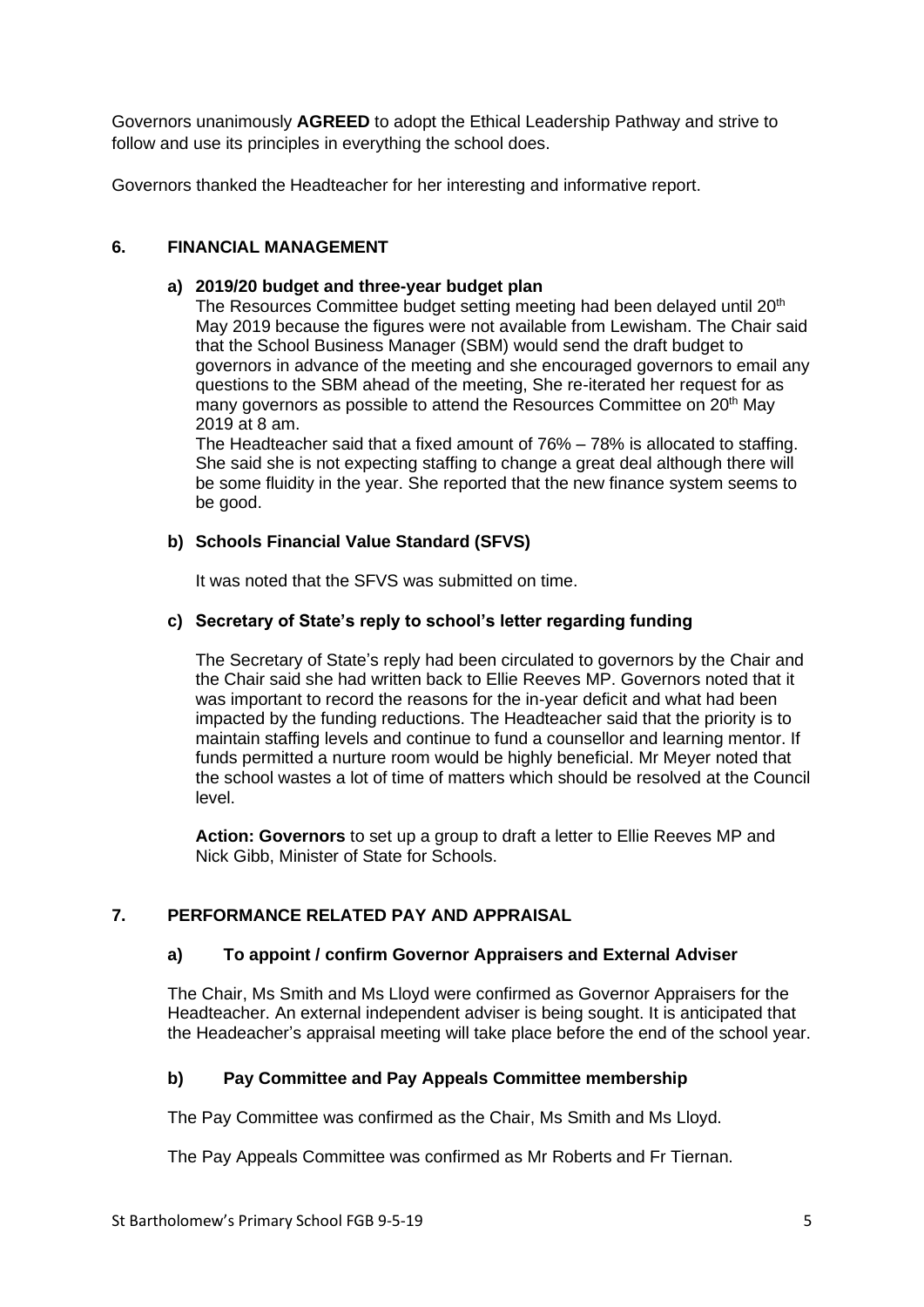## **c) Pay Policy and Performance Appraisal Policy review**

The annual review of these policies will take place at the September 2019 Governing Body meeting.

### **d) Review of staff appraisal and performance related pay awards**

These will be reviewed in September 2019.

### **8. REPORTS FROM COMMITTEES AND WORKING GROUPS**

### **a) Report from the CLC Committee 8 th May 2019**

The minutes of the CLC Committee held on 8<sup>th</sup> May 2019 had been circulated to governors. Ms Smith presented the report: she said the committee had received a presentation on writing which was good preparation for the governors' visit to look at writing on 20<sup>th</sup> May 2019. Mr Meyer had reported on EYFS and Ms Lucas-Williams, Assistant Headteacher, on KS1, focusing on the progression of children from their start in school to Year 2.

### b) **Report from the Resources Committee**

As reported above, the Resources Committee had not met.

### **c) Report from Pupil Conference March 2019**

Ms Smith had circulated her report of the Pupil Conference prior to the meeting. She said the children had spoken about safeguarding and how they felt and they are becoming more positive. The children had said they felt safe and Ms Smith said she had been impressed by the vocabulary the children had used.

#### **d) Proposed Health and Wellbeing Committee**

The Chair said that the remit of the CLC committee is extensive, so she proposed establishing a Health and Wellbeing Committee to look at physical and mental health and wellbeing and safety. This would report termly to CLC which, in turn, reports to the Governing Body. The committee would provide more time for in depth discussion and the opportunity to look at, for example, vulnerability in more detail. Focus areas would include attendance and behaviour which are important elements of the SIAMs and Ofsted frameworks and the work of the committee would align with the Diocesan mental health and wellbeing policy. Ms Carlyon and Ms Ward noted that the committee would support governors' learning and succession planning. It was noted that the committee's Terms of Reference (TOR) should be tightly drawn and governors discussed confidentiality issues, with the Headteacher pointing out that the committee would be considering strategic matters not individual cases.

Governors **AGREED in principle** to the establishment of a Health and Wellbeing Committee.

Governors **AGREED** that members of the Health and Wellbeing Committee will be the Chair, the Headteacher, Ms Smith, Ms Lloyd, Ms Johnston, Ms George, Ms Carlyon, Mr Meyer and Leanne Moore, PHSE lead.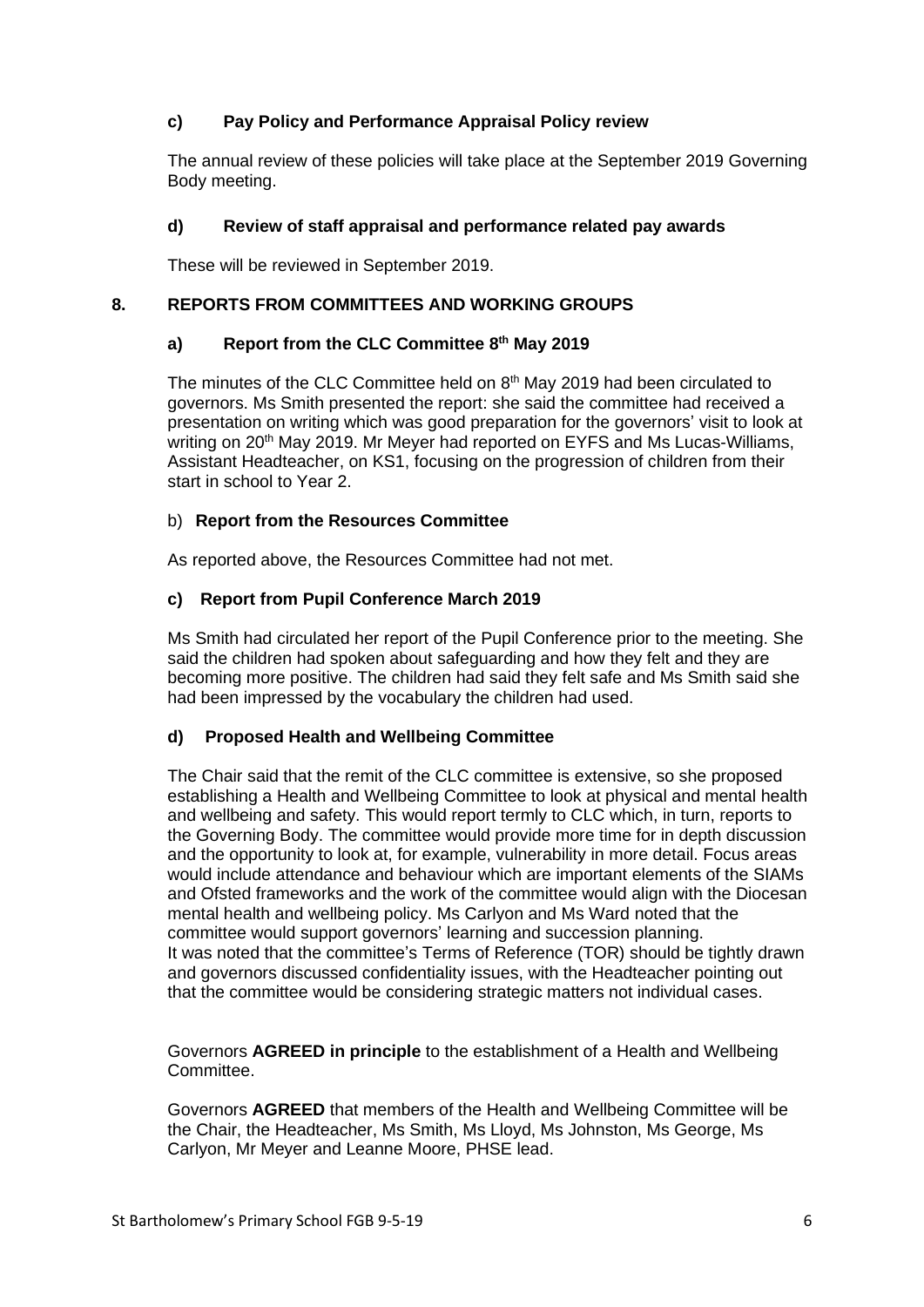**Action: Chair** to provide a draft ToR and circulate to governors for consideration.

## **9. SAFEGUARDING AND HEALTH AND SAFETY**

Ms Johnston, SENDCo, had previously circulated her report to governors. She presented her report and highlighted the following:

- Ms Lloyd had checked the Single Central Register and all actions are complete.
- Attendance: Whole school attendance is 96.76%. Some children (13) are persistently absent and require constant follow up. Governor question: Ms Smith asked whether the parents of persistently absent children are fined.

Response: This is ongoing but is a long process in the hands of the local authority.

- There has been an update on fabricated absence and neglect for staff and staff have also received safeguarding briefing, including how to report concerns.
- The NSPCC Keeping Children Safe Online session, run by Natasha Orumbie, was attended by 20 parents and there is interest from parents for an evening session.
- There had been a visit from the Violence Reduction Team Manager to talk about gangs and knife crime. The Headteacher said that there will be training for Year 6 children on what to do if someone is knifed. The training is being delivered by a parent who is a paramedic.
- The Health and Safety Audit had been completed.

Governors' questions: Mr Roberts asked whether there have been any exclusions. Ms Lloyd asked whether there have been any notifications from the Encompass project regarding domestic abuse.

Response: There has been one fixed term exclusion of one day. There has been one notification from Encompass.

Governors thanked Ms Johnston for her report.

*Ms Johnston left the meeting at 8.50 pm*

## **10. INFORMATON AND DATA MANAGEMENT**

### **School website**

This will be discussed at the next Governing Body meeting in July 2019.

### **11**. **POLICY REVIEW**

There were no policies for review at this meeting.

### **12. GOVERNING BODY ORGANISATION AND PROCEDURES**

### **a) Governing Body self-review**

The Chair reported that Lewisham Council is offering 'green' schools a free review of governance with an external consultant, Michele Robbins. She said that at the Chair's Briefing two schools had given positive feedback on the review. The first stage is for the school to send Michele data and information such as Ofsted and SIAMs reports, SIP, SEF, and the data dashboard. There would then be a visit to the school to meet the Chair of Governors and committee chairs and to interview the clerk. Michele would prepare a report for discussion and to inform an action plan. The Headteacher said the review would be constructive and supportive but also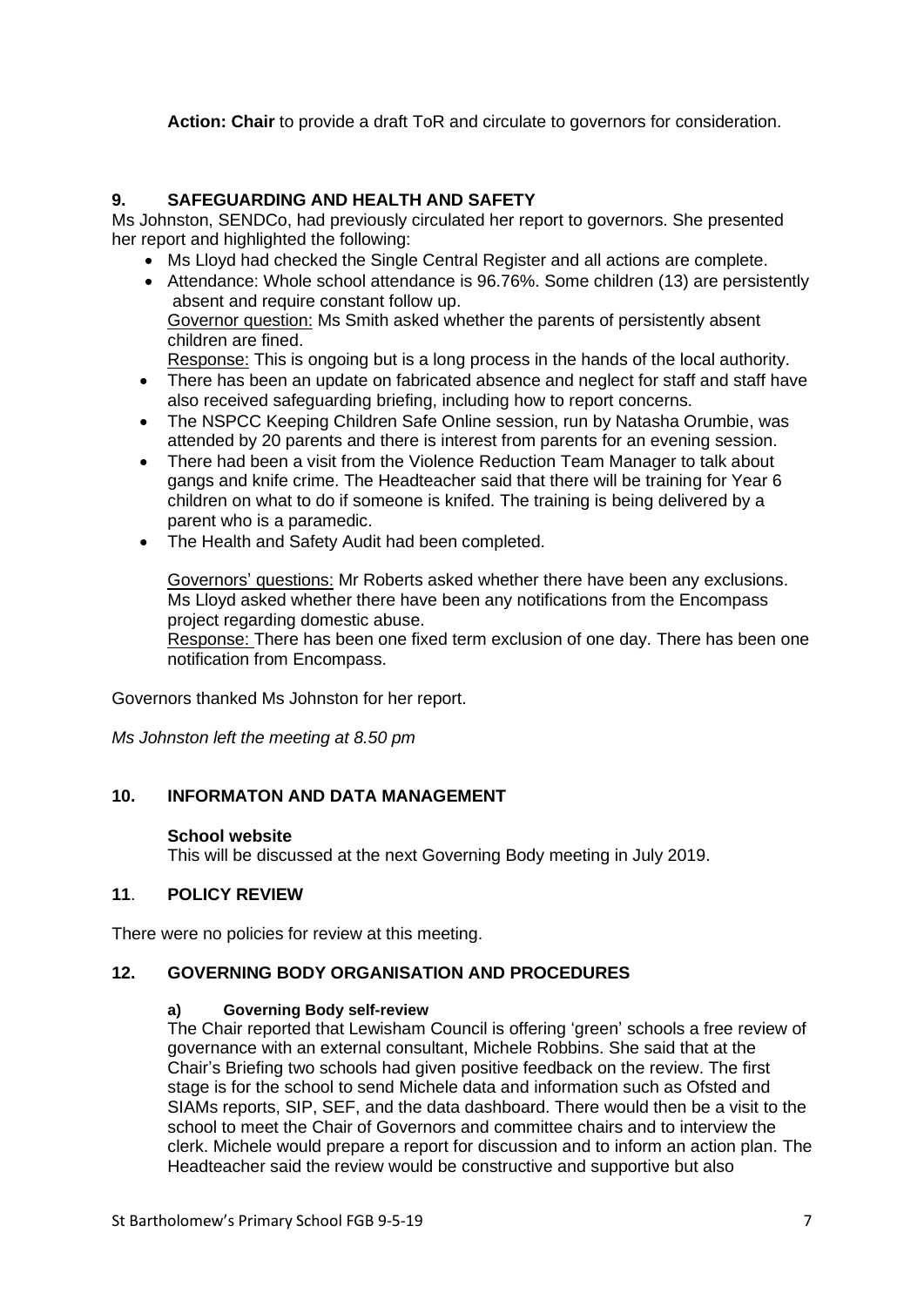challenging. It would assess whether school governance was compliant, effective and self-improving and could be very useful.

Governor question: Mr Meyer asked whether the report goes to the local authority or is just for the school.

Response: The Chair said she would check whether the report was just for the school's information and if so, she would seek to book a slot for July.

**Action: Chair** to check whether the governance review report is for the school only and if so, book a review for July.

## **13. GOVERNORS' ACTIVITIES AND TRAINING**

### **a) Visits to the school, meetings attended and other activities**

Governors noted the visit to the school arranged for  $20<sup>th</sup>$  May to look at writing. There is a crib sheet to guide governors in what to look for. Governors noted that focused visits work well.

Ms Carlyon said she had attended a very informative training session on unconscious bias. She said that everyone has a bias which forms in childhood. It is unconscious because it is neurological and is difficult to avoid for example in recruitment. She had learnt about strategies to make one aware of bias and how to reframe thinking in relation to the nine protected characteristics. The Chair said that the school's equality objectives and equality policy is on the website and she encouraged governors to read and think about inclusivity. The policy is due for review in autumn term 2019.

## *b)* **Governing Body training plan**

Ms Ward reported that she had prepared a training programme which is available to governors to view. She said it is a work in progress. It is based on the skills audit completed earlier this year by Mr Erdly which identified areas where skills could be strengthened. These included understanding of current education policy, previous experience of governance, SEN and procurement and facilities management. In relation to key governance roles, she said there is no succession plan for chairs or link governors and she suggested setting up mentoring and shadowing roles. She asked governors to tell her what training they had completed or to input the information directly on the training plan, with comments and feedback. There is also a tab for useful training links.

Ms Ward said that the next steps were to talk to the Chair about funding and to agree targets and priorities for next year's skills audit. The Chair said that the governance review will feed into the training plan and there would be opportunities for whole governing body training or online training via Modern Governor. The Headteacher noted that the training plan could be a SIP priority for next year.

Governors thanked Ms Ward for her work in setting up and developing the training plan.

### **14. INFORMATION FOR GOVERNORS**

Governors had all received the GIP and noted the Lewisham Governors' Association conference on  $12<sup>th</sup>$  May 2019, the new guidance on complaints procedures, Governing Body diversity, school term and holiday dates 2019-20 and 2020-21 and the SACRE representative.